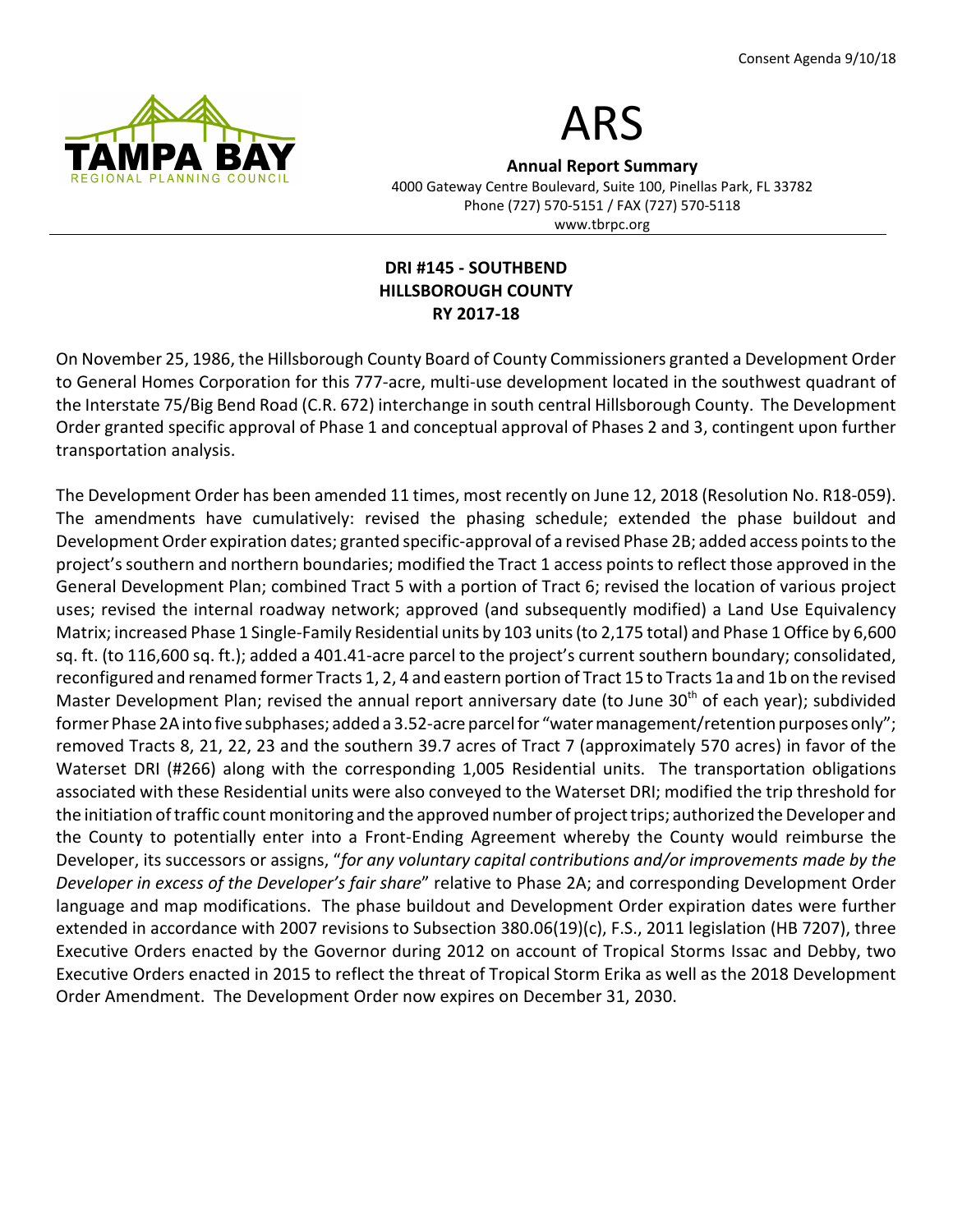# The following constitutes the revised phasing schedule:

| <b>PHASE (Buildout)</b>                                                                       |                | <b>COMMERCIAL</b>                                                             |                                                                                                 |                                                         |                                                                               | <b>RESIDENTIAL (Units)</b>                                                                |                                                                                  |                                                                             |
|-----------------------------------------------------------------------------------------------|----------------|-------------------------------------------------------------------------------|-------------------------------------------------------------------------------------------------|---------------------------------------------------------|-------------------------------------------------------------------------------|-------------------------------------------------------------------------------------------|----------------------------------------------------------------------------------|-----------------------------------------------------------------------------|
|                                                                                               |                | Regional/<br>General<br>(Sq. Ft.)                                             | Nghbd.<br>(Sq.Ft.)                                                                              | <b>OFFICE</b><br>(Sq. Ft.)                              | <b>HOTEL</b><br>(Rooms)                                                       | <b>Single</b><br>Family                                                                   | Multi-<br>Fam.                                                                   | Town-<br>homes                                                              |
|                                                                                               | 12/31/2030     | 0                                                                             | 116,600                                                                                         | 397,925                                                 | 0                                                                             | 1,020                                                                                     | 172                                                                              | 0                                                                           |
| $2A*$                                                                                         | 6/11/2023      | 1,000,000                                                                     | 0                                                                                               | 490,120                                                 | 250                                                                           | 0                                                                                         | 0                                                                                | 0                                                                           |
| (Subphase 2A-1A)<br>(Subphase 2A-1B)<br>(Subphase 2A-2)<br>(Subphase 2A-3)<br>(Subphase 2A-4) |                | $\vert 0 \rangle$<br>(175,000)<br>(425,000)<br>(400,000)<br>$\left( 0\right)$ | $\vert 0 \rangle$<br>$\vert 0 \rangle$<br>$\vert 0 \rangle$<br>$ 0\rangle$<br>$\vert 0 \rangle$ | (120,000)<br>O)<br>(125,000)<br>(100,000)<br>(145, 120) | $\vert 0 \rangle$<br>(125)<br>$\left( 0\right)$<br>(125)<br>$\vert 0 \rangle$ | $ 0\rangle$<br>$\vert 0 \rangle$<br>$ 0\rangle$<br>$\vert 0 \rangle$<br>$\vert 0 \rangle$ | $\vert 0 \rangle$<br>$ 0\rangle$<br>$\left( 0\right)$<br>0)<br>$\left( 0\right)$ | $\vert$ O)<br>$ 0\rangle$<br>$ 0\rangle$<br>$ 0\rangle$<br>$\vert 0\rangle$ |
| 2B                                                                                            | 12/31/2030     | 400,000                                                                       | 100,000                                                                                         | 0                                                       | 500                                                                           | 0                                                                                         | 300                                                                              | 322                                                                         |
|                                                                                               | <b>TOTAL-+</b> | 1,400,000                                                                     | 216,600                                                                                         | 888,045                                                 | 750                                                                           | 1,020                                                                                     | 472                                                                              | 322                                                                         |

\* Phase 2A entitlements are geographically located within Tracts 1a, 1b and 15.

#### PROJECT STATUS

On behalf of Nationwide Realty Investors (NRI), Mr. Robert Maloney submitted a correspondence dated July 31, 2018 in lieu of a formal Annual Report. The correspondence indicated that "no development pursuant to the Development Order has occurred since submission of the July 1, 2016 - June 30, 2017 Annual Report." Submittal of such correspondence in lieu of a formal Report is authorized under Subsection 380.06(18). Therefore, the following development and compliance representations would be identical to those previously reported, as presented below.

**Development this Reporting Year:** no development occurred during the reporting period.

**Cumulative Development:** A total of 1,154 Single-Family residential units have been completed. Other than completion of an elementary school, non-residential development has not been initiated.

Projected Development: the Developer has not identified any construction activities anticipated during the next reporting period.

#### SUMMARY OF DEVELOPMENT ORDER CONDITIONS

- 1. In accordance with Condition IV.C.1.a., traffic monitoring was last conducted and submitted in association with the RY 2008-09 Annual Report. During that June 2-4, 2009 monitoring period, the project had generated an average of 8,025 of the 25,009 approved daily trips (i.e. ~32.09%) and an average of 703 of the 2,477 approved PM peak hour trip ends (i.e. ~28.38%) over the three-day monitoring period. Monitoring shall resume immediately upon continuation of development.
- 2. Condition IV.C.6. required the Developer to conform to (and monitor) the five Hillsborough Area Regional Transit Authority (Hartline) stipulations regarding: mass transit access; construction of bus shelters and pullout bays including lighting; transit schedule/information displays; and maintenance of landscaping surrounding transit amenities. The fifth provision recognized that Hartline must approve all "details, standards and phasing of all transit amenity provisions." The RY 2008-09 Annual Report continued to reflect the Developer's assertion that "there are no routes through the project at this time. At such time as routes are established, the Developer will coordinate with Hartline regarding the specified amenities."